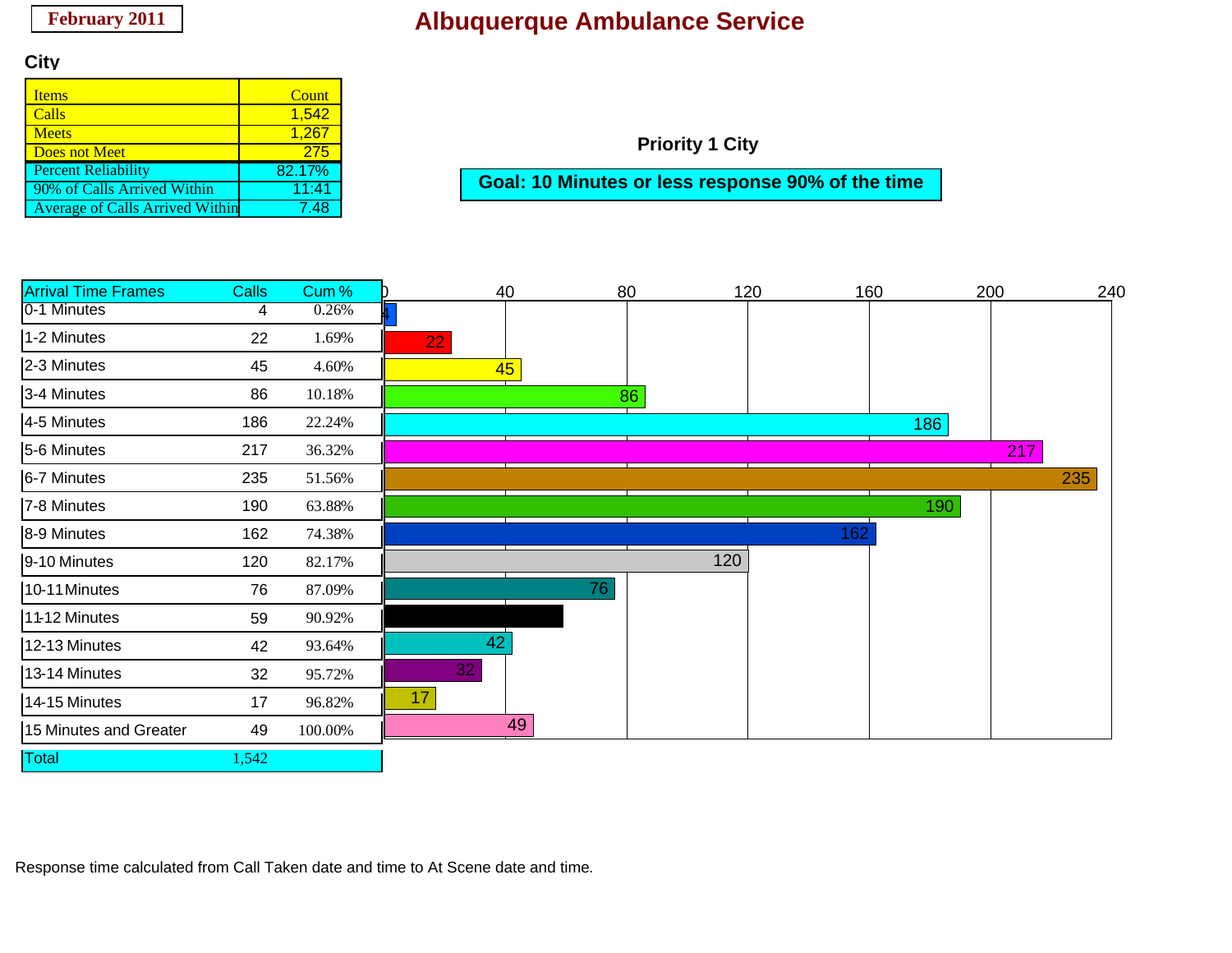### **City**

| <b>Items</b>                           | Count  |
|----------------------------------------|--------|
| Calls                                  | 2,750  |
| <b>Meets</b>                           | 2,473  |
| <b>Does not Meet</b>                   | 277    |
| <b>Percent Reliability</b>             | 89.93% |
| 90% of Calls Arrived Within            | 15:02  |
| <b>Average of Calls Arrived Within</b> | 9 81   |

**Priority 2**

**Goal: 15 Minutes or less response 90% of the time**

| <b>Arrival Time Frames</b> | <b>Calls</b> | Cum%    |    | 50 | 100 | 150 | 200 | 250 |     | 300 | 350 |
|----------------------------|--------------|---------|----|----|-----|-----|-----|-----|-----|-----|-----|
| 0-1 Minutes                | 25           | 0.91%   | 25 |    |     |     |     |     |     |     |     |
| 1-2 Minutes                | 26           | 1.85%   | 26 |    |     |     |     |     |     |     |     |
| 2-3 Minutes                | 42           | 3.38%   | 42 |    |     |     |     |     |     |     |     |
| 3-4 Minutes                | 69           | 5.89%   |    | 69 |     |     |     |     |     |     |     |
| 4-5 Minutes                | 120          | 10.25%  |    |    | 120 |     |     |     |     |     |     |
| 5-6 Minutes                | 179          | 16.76%  |    |    |     | 179 |     |     |     |     |     |
| 6-7 Minutes                | 250          | 25.85%  |    |    |     |     |     | 250 |     |     |     |
| 7-8 Minutes                | 274          | 35.82%  |    |    |     |     |     |     | 274 |     |     |
| 8-9 Minutes                | 311          | 47.13%  |    |    |     |     |     |     |     | 311 |     |
| 9-10 Minutes               | 289          | 57.64%  |    |    |     |     |     |     | 289 |     |     |
| 10-11 Minutes              | 255          | 66.91%  |    |    |     |     |     | 255 |     |     |     |
| 11-12 Minutes              | 188          | 73.75%  |    |    |     |     |     |     |     |     |     |
| 12-13 Minutes              | 198          | 80.95%  |    |    |     |     | 198 |     |     |     |     |
| 13-14 Minutes              | 137          | 85.93%  |    |    | 137 |     |     |     |     |     |     |
| 14-15 Minutes              | 110          | 89.93%  |    |    | 110 |     |     |     |     |     |     |
| 15 Minutes and Greater     | 277          | 100.00% |    |    |     |     |     |     | 277 |     |     |
| Total                      | 2,750        |         |    |    |     |     |     |     |     |     |     |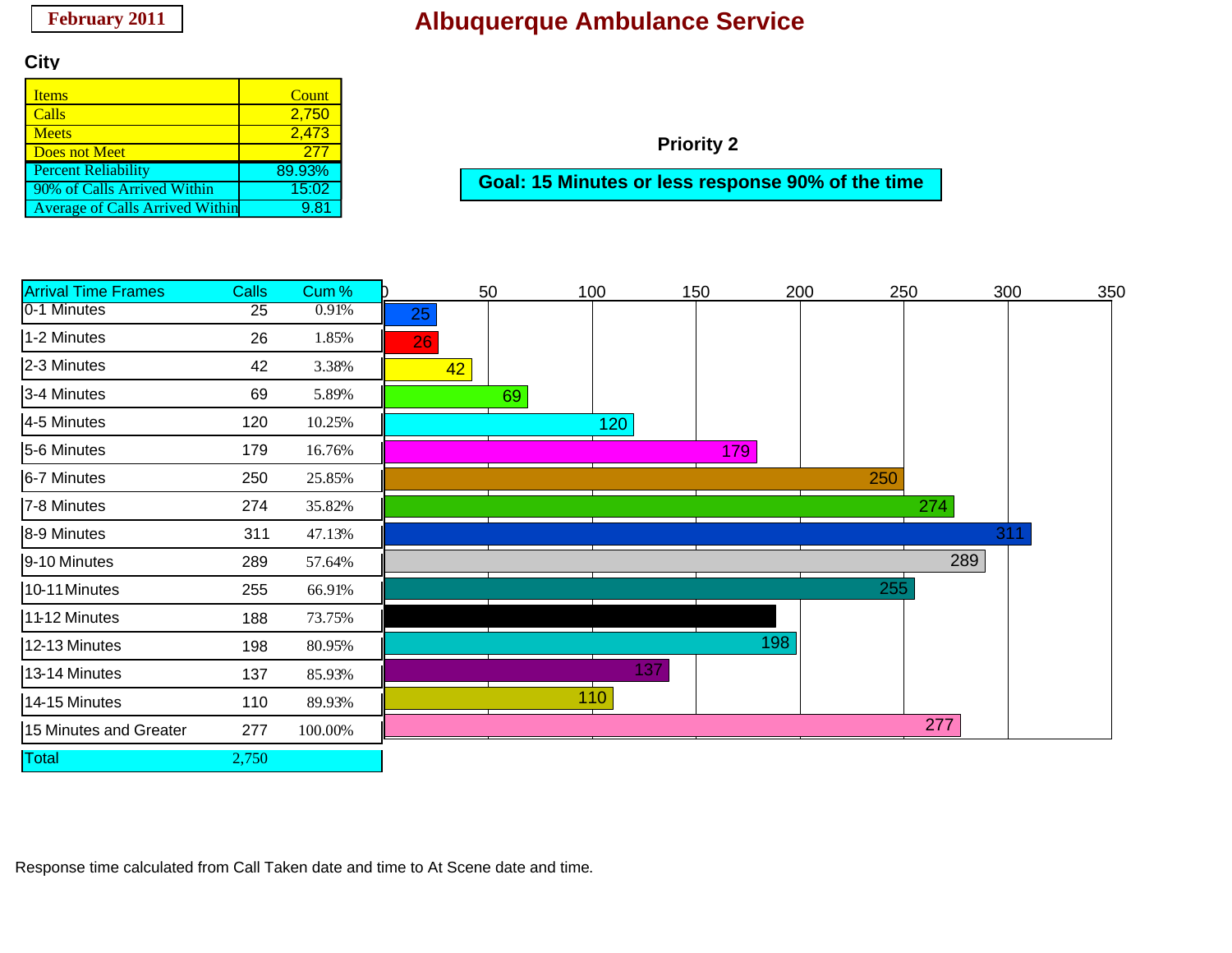### **County**

| Items                                  | Count  |
|----------------------------------------|--------|
| Calls                                  | 247    |
| <b>Meets</b>                           | 211    |
| Does not Meet                          | 36     |
| <b>Percent Reliability</b>             | 85.43% |
| 90% of Calls Arrived Within            | 14:36  |
| <b>Average of Calls Arrived Within</b> | 9 13   |

**Priority 1 County**

**Goal: 13 Minutes or less response 90% of the time**

| <b>Arrival Time Frames</b> | <b>Calls</b>   | Cum%     |                | 5               | 10              | 15 |    | 20 | 25 | 30 | 35 |
|----------------------------|----------------|----------|----------------|-----------------|-----------------|----|----|----|----|----|----|
| 0-1 Minutes                | 0              | $0.00\%$ | $\overline{2}$ |                 |                 |    |    |    |    |    |    |
| 1-2 Minutes                | $\overline{2}$ | 0.81%    | 3              |                 |                 |    |    |    |    |    |    |
| 2-3 Minutes                | 3              | 2.02%    |                | $6\overline{6}$ |                 |    |    |    |    |    |    |
| 3-4 Minutes                | 6              | 4.45%    |                |                 | 12 <sub>2</sub> |    |    |    |    |    |    |
| 4-5 Minutes                | 12             | 9.31%    |                |                 |                 |    |    | 24 |    |    |    |
| 5-6 Minutes                | 24             | 19.03%   |                |                 |                 |    |    |    | 26 |    |    |
| 6-7 Minutes                | 26             | 29.55%   |                |                 |                 |    |    |    |    | 33 |    |
| 7-8 Minutes                | 33             | 42.91%   |                |                 |                 |    |    |    |    |    |    |
| 8-9 Minutes                | 35             | 57.09%   |                |                 |                 |    |    |    |    |    | 35 |
| 9-10 Minutes               | 29             | 68.83%   |                |                 |                 |    |    |    | 29 |    |    |
| 10-11 Minutes              | 20             | 76.92%   |                |                 |                 |    | 20 |    |    |    |    |
| 11-12 Minutes              | 13             | 82.19%   |                |                 | 13              |    |    |    |    |    |    |
| 12-13 Minutes              | 8              | 85.43%   |                |                 |                 |    |    |    |    |    |    |
| 13-14 Minutes              | 4              | 87.04%   | 4.             |                 |                 |    |    |    |    |    |    |
| 14-15 Minutes              | 12             | 91.90%   |                |                 | 12              |    |    |    |    |    |    |
| 15 Minutes and Greater     | 20             | 100.00%  |                |                 |                 |    | 20 |    |    |    |    |
| <b>Total</b>               | 247            |          |                |                 |                 |    |    |    |    |    |    |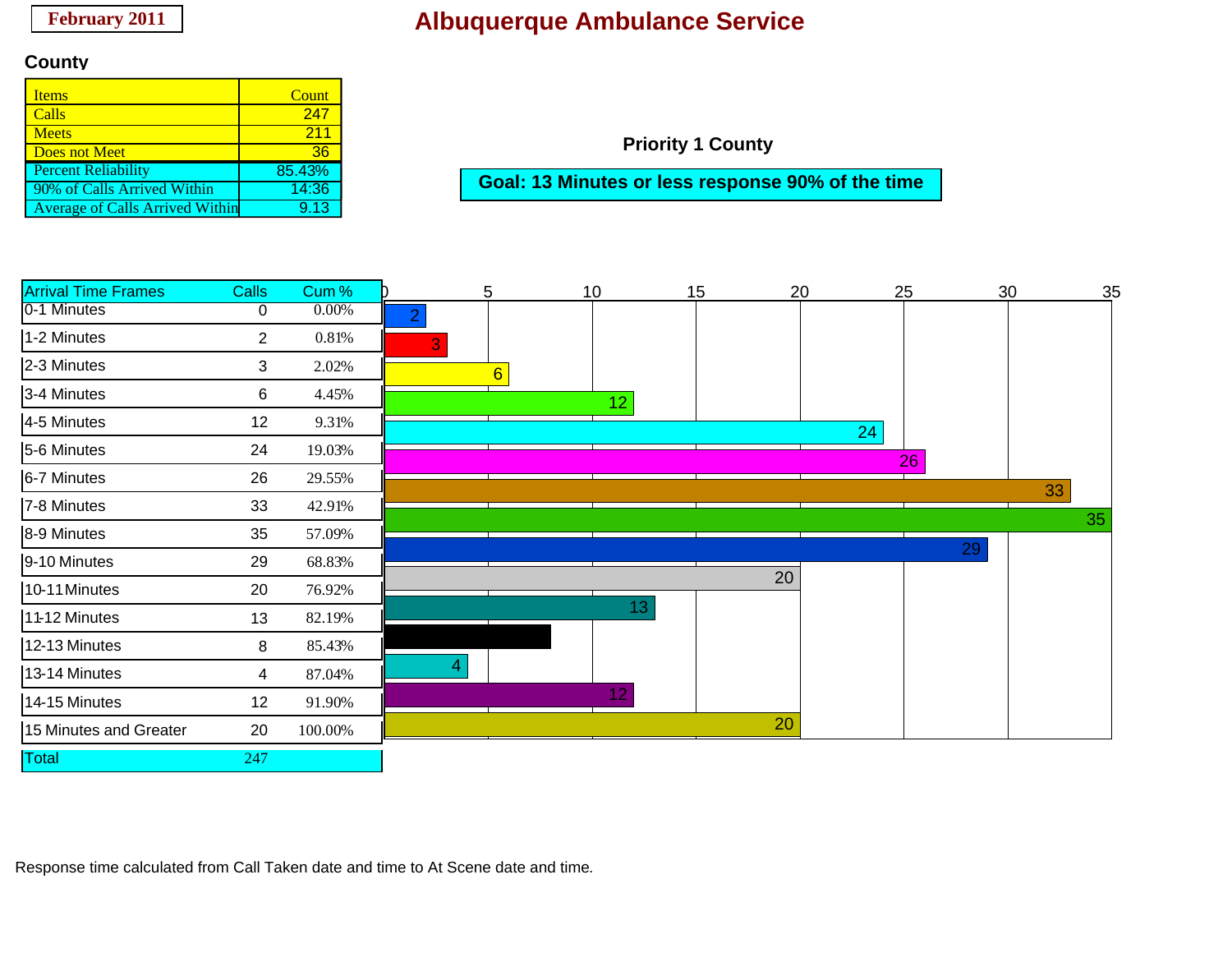#### **County**

| <b>Items</b>                           | Count  |
|----------------------------------------|--------|
| Calls                                  | 331    |
| <b>Meets</b>                           | 274    |
| Does not Meet                          | 5.     |
| <b>Percent Reliability</b>             | 82.78% |
| 90% of Calls Arrived Within            | 17:39  |
| <b>Average of Calls Arrived Within</b> | 0.89   |

**Priority 2**

**Goal: 15 Minutes or less response 90% of the time**